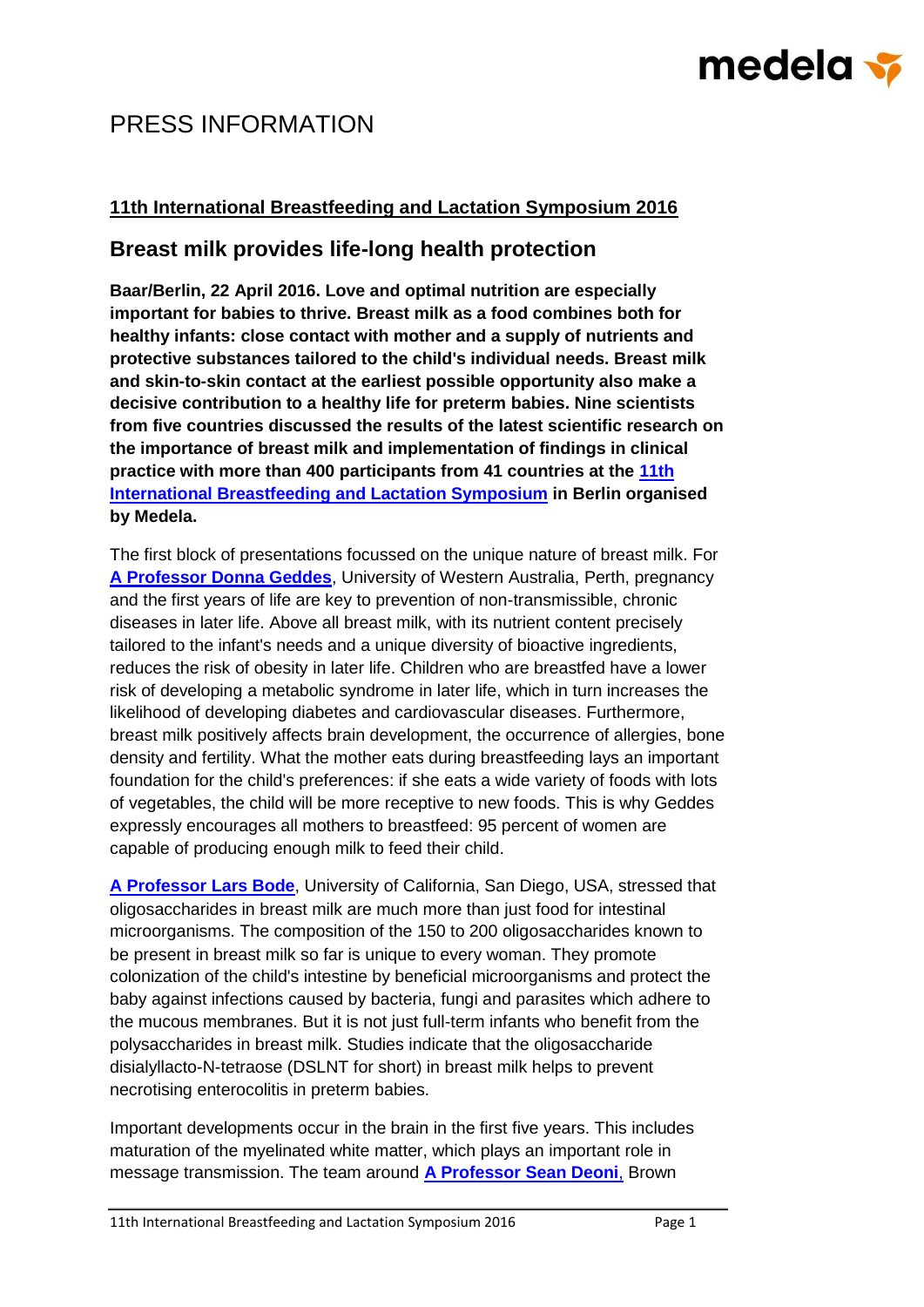# medela <del>v</del>

University, Providence, USA, investigated how exclusive, early breastfeeding, mixed feeding with breast milk and formula and feeding with formula only impacted brain development. To do this, they scanned the brains of 133 full-term, healthy babies and infants aged 10 months to 4 years, using what is known as quiet magnetic resonance tomography (MRT). The white brain matter was more developed in late-maturing areas of the brain where exclusively breastfed children were concerned. In addition, breastfed children's visual abilities, linguistic expressiveness and language comprehension were better. These results support the finding that feeding with breast milk, which is rich in lipids and cholesterol, amongst other things, promotes brain development.

The symposium's secondary focus was the latest recommendations for evidencebased practice. **[Professor Matthias Keller](https://www.medela.com/breastfeeding-professionals/news-events/congress-2016/speakers/matthias-keller)** made a case for the needs of preterm babies and their families being central to neonatal care. Initial results from the family-integrating NeoPAss® care pathway developed at the Dritter Orden paediatric clinic in Passau between 2012 and 2014 supported his plea. Since this care pathway was introduced, preterm mortality and morbidity had been reduced by 50 percent. Parents who, as the key reference person, are involved in care from the outset are much more confident when dealing with their children. At the time of discharge from the clinic, almost all the children were breastfed. It was possible to shorten the length of stay on the NICU and reduce the occurrence of hospital-acquired infections by 80 percent compared with the German average. Detailed information about NeoPAss® can be found online at [www.neopass.de.](http://www.neopass.de/)

Mastitis is one of the most common reasons why women stop breastfeeding their child prematurely. **[Professor Juan Miguel Rodríguez](https://www.medela.com/breastfeeding-professionals/news-events/congress-2016/speakers/juan-miguel-rodriguez)**, Complutense University of Madrid, Spain, explained the role which changes in the breast's microbial colony play in various forms of mastitis. A subacute form of the disease is much more common than acute mastitis. It leads to pain while breastfeeding, as the milk ducts are colonised and narrowed by pathogens, but is not accompanied by typical acute mastitis symptoms. A bacterial culture should therefore be used for diagnosis and targeted treatment of the disease. It provides an insight into the underlying bacteria and any resistance to antibiotics that may be present. The use of probiotics may represent a new approach to treatment, as certain lactobacilli and bifidus bacteria can help to prevent and treat mastitis.

If, for example, the milk from a preterm baby's own mother is not available to feed it, the first choice is donor breast milk. At most human milk banks, breast milk is sterilised using pasteurisation with the holder's help. The disadvantage of this heat treatment is that valuable bioactive substances, such as immunoglobulins, enzymes and hormones, are also fully or partly deactivated. **[Dr Susanne Herber-](https://www.medela.com/breastfeeding-professionals/news-events/congress-2016/speakers/susanne-herber-jonat)[Jonat](https://www.medela.com/breastfeeding-professionals/news-events/congress-2016/speakers/susanne-herber-jonat)** reported on another way. On the Neonatal ward at Ludwig Maximilian University, Munich, even very small preterm babies are given unpasteurised donor breast milk. This has reduced the occurrence of infections and cut the frequency of necrotising enterocolitis from 3.1 percent to 0.3 percent.

The third block of presentations homed in on the value of breast milk in the NICU. Even before and during birth, babies come into contact with bacteria in the amniotic fluid and birth canal. These microorganisms and the bacteria in breast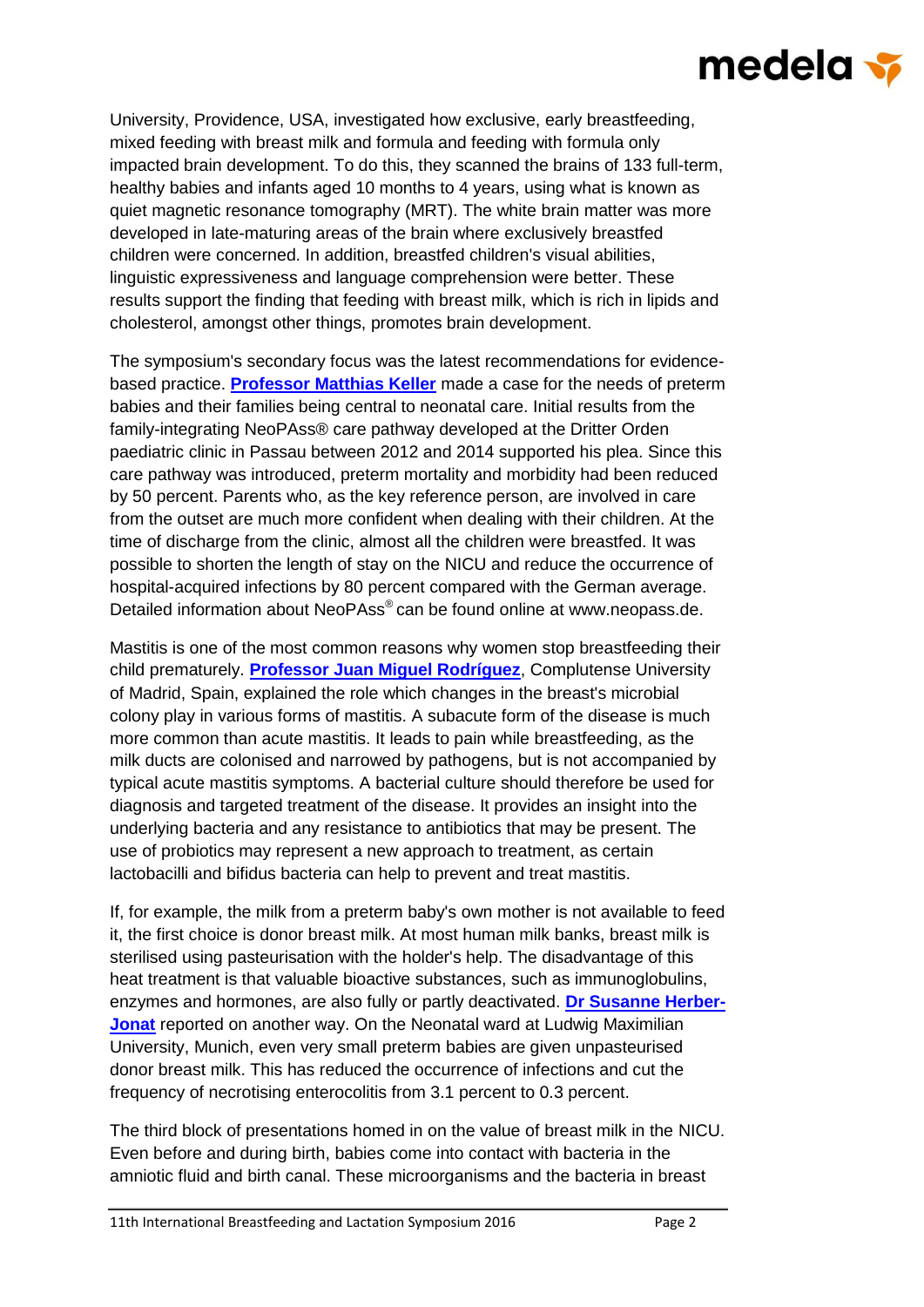# medela <del>v</del>

milk play a significant role in colonising the infant's gastrointestinal tract. The milk from the baby's own mother is particularly important for this, even if it contains too little energy, protein and minerals for preterm babies. **[Professor Josef Neu](https://www.medela.com/breastfeeding-professionals/news-events/congress-2016/speakers/josef-neu)**, University of Florida, emphasized that neither donor breast milk nor formula offer protection against necrotising enterocolitis which compares to that provided by breast milk from the baby's own mother. If it is possible to obtain even small quantities of breast milk from the mother in the first few days after birth, it is essential that this is also given as a supplement to the donor milk.

**[Professor Per Torp Sangild](https://www.medela.com/breastfeeding-professionals/news-events/congress-2016/speakers/per-t-sangild)**, University of Copenhagen, Denmark, explained that the components in breast milk are extremely sensitive to processing and heat treatment. Investigation conducted on preterm piglets showed that colostrum protects against necrotising enterocolitis and diarrhoea and has a beneficial effect on growth, regardless of species. Whether breast milk benefits the offspring's health also depends on the donor's lactation stage and how the milk has been processed. In the investigations, the slow provision of breast milk as early as possible was superior to late and rapid feeding.

**[Thomas Kühn](https://www.medela.com/breastfeeding-professionals/news-events/congress-2016/speakers/thomas-kuehn)**, Perinatal Centre, Vivantes Klinikum Neukölln, Berlin, emphasized that a rethink had taken place in NICUs. Treatment no longer focussed on pure survival of the very smallest babies, but on their long-term development. In parallel, there had been a paradigm shift: nowadays it is primarily high-risk children who are given breast milk. When enriching breast milk with energy, protein and minerals, attention must be paid not only to the children's growth, but also physical composition. Two French cohort studies have also shown that despite unsatisfactory growth during the hospital stay, preterm babies fed only on breast milk were superior to their non-breastfed peers at the ages of two years and five years. The breastfed children achieved better psychomotor results and higher values for weight, height and head circumference. Prosperity and parents' education also influence the child's development though. Kühn advises a personalised recommendation of whether breast milk should be enriched or not for the period after the hospital stay.

#### **About Medela**

Medela, headquartered in the Canton of Zug, Switzerland, was founded by Olle Larsson in 1961. Today the company is run by his son, Michael Larsson. Medela has two business units: "Human milk", which is a leader in the development and production of breastfeeding products and all-in-one solutions, and "Healthcare", which engineers and manufactures high-quality medical vacuum technology solutions. Medela conducts basic research in partnership with leading scientists, medical professionals and universities, and uses the research results in the development of its products. Medela has 18 subsidiaries in Europe, North America and Asia, and together with independent partners distributes its products in more than 100 countries. The company employs over 1,600 staff worldwide, 400 of whom are located in the Canton of Zug, Switzerland.

#### **Contact and further information:**

Medela AG Martin Elbel Head Corporate Communications Tel.: +41 41 5621437 E-mail: [martin.elbel@medela.ch](mailto:martin.elbel@medela.ch)